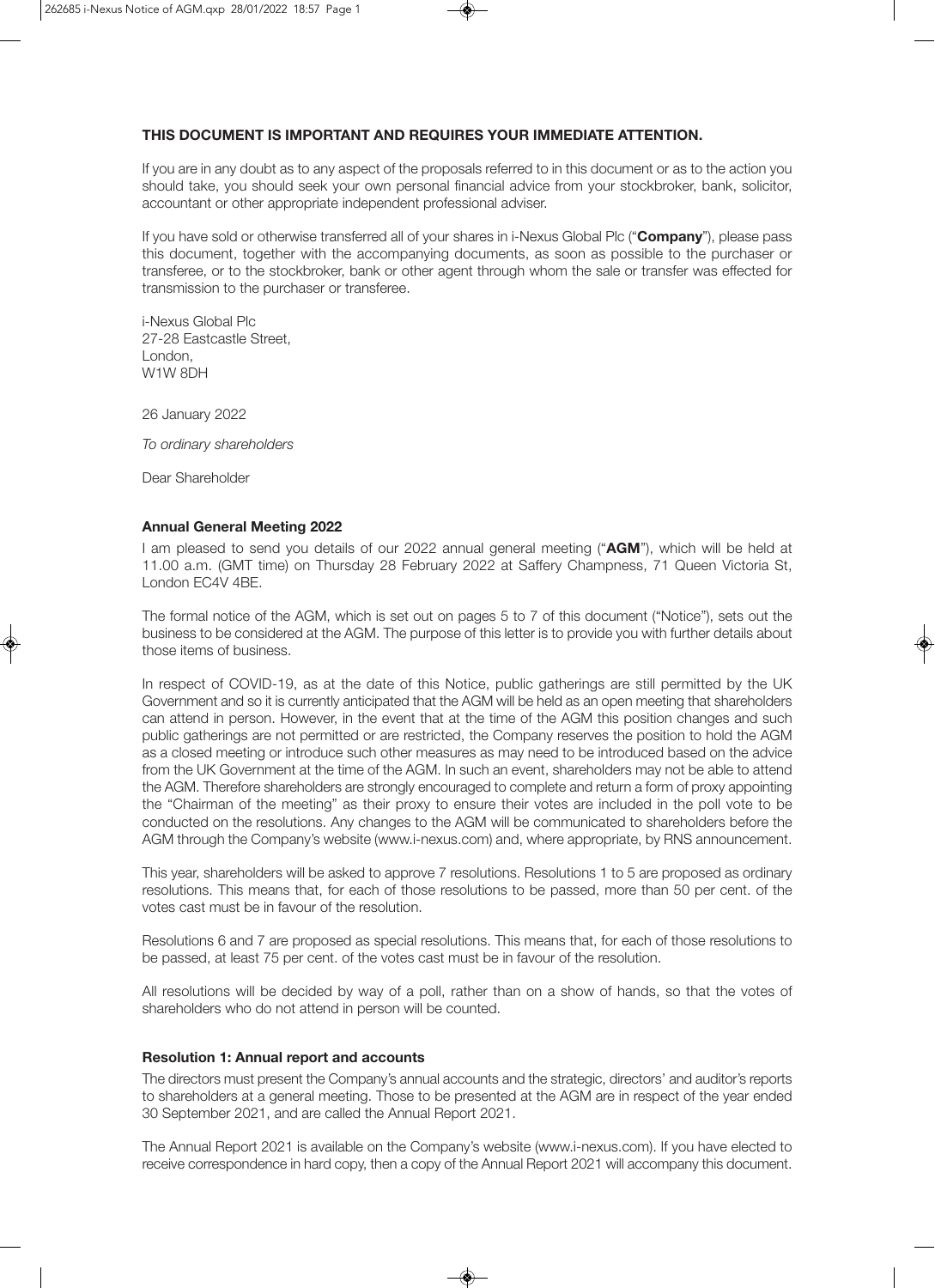Should you wish to change your election at any time, or if you wish to request a hard copy of the Annual Report 2021, you can do so by phoning 0845 607 0061.

#### **Resolution 2: Reappointment of director**

Resolution 2 proposes the reappointment of Simon Crowther as a director. This is in accordance with the Company's articles of association, which require that one third of the directors (or the number nearest to but not exceeding one third) retire by rotation at each AGM, with each director also being subject to reappointment at intervals of not more than three years.

Set out below is a biography for Simon Crowther.

#### **Simon Crowther, Chief Executive Officer**

Simon Crowther joined the Group as Software Development Manager in 2006 and has worked within every key area of the business prior to becoming COO in 2013 and led a process of change and refocus of the business since becoming CEO in 2016. Simon has a background in software development, having also spent almost three years at Intascape (a division of See Tickets) as a senior software architect. He has two masters degrees from Birmingham University: one in mathematics and the second in computer science

#### **Resolutions 3 and 4: Reappointment and remuneration of auditors**

The Company is required to appoint auditors at each general meeting at which its annual accounts and reports are presented to shareholders. Therefore, resolution 3 proposes the reappointment of Saffery Champness LLP as auditors (to hold office until the next such meeting).

In accordance with normal practice, resolution 4 authorises the Audit Committee to determine the auditors' remuneration.

## **Resolution 5: Authority to allot shares**

Generally, the directors may only allot shares in the Company (or grant rights to subscribe for, or to convert any security into, shares in the Company) if they have been authorised to do so by shareholders.

Resolution 5 is in two parts.

In line with guidance issued by the Investment Association, if passed, part (a) of resolution 5 will authorise the directors to allot shares in the Company (and to grant rights to subscribe for, or to convert any security into, shares in the Company) up to an aggregate nominal amount of £985,720. This amount represents approximately one third of the issued ordinary share capital of the Company as at 28 January 2022, being the last practicable date before the publication of this document.

In addition, if passed, part (b) of resolution 5 will authorise the directors to allot ordinary shares in the Company (and to grant rights to subscribe for, or to convert any security into, ordinary shares in the Company) in connection with a rights issue only up to a further aggregate nominal amount of £985,720. This amount represents approximately one third of the issued ordinary share capital of the Company as at 28 January 2022, being the last practicable date before the publication of this document.

If given, these authorities will expire at the conclusion of the Company's next AGM or on 28 May 2023 (whichever is the earlier). It is the directors' intention to renew the allotment authority each year.

As at the date of this document, no ordinary shares are held by the Company in treasury.

The directors have no current intention to exercise either of the authorities sought under resolution 5. However, the directors consider that it is in the best interests of the Company to have the authorities available so that they have the maximum flexibility permitted by institutional shareholder guidelines to allot shares or grant rights without the need for a general meeting should they determine that it is appropriate to do so to respond to market developments or to take advantage of business opportunities as they arise.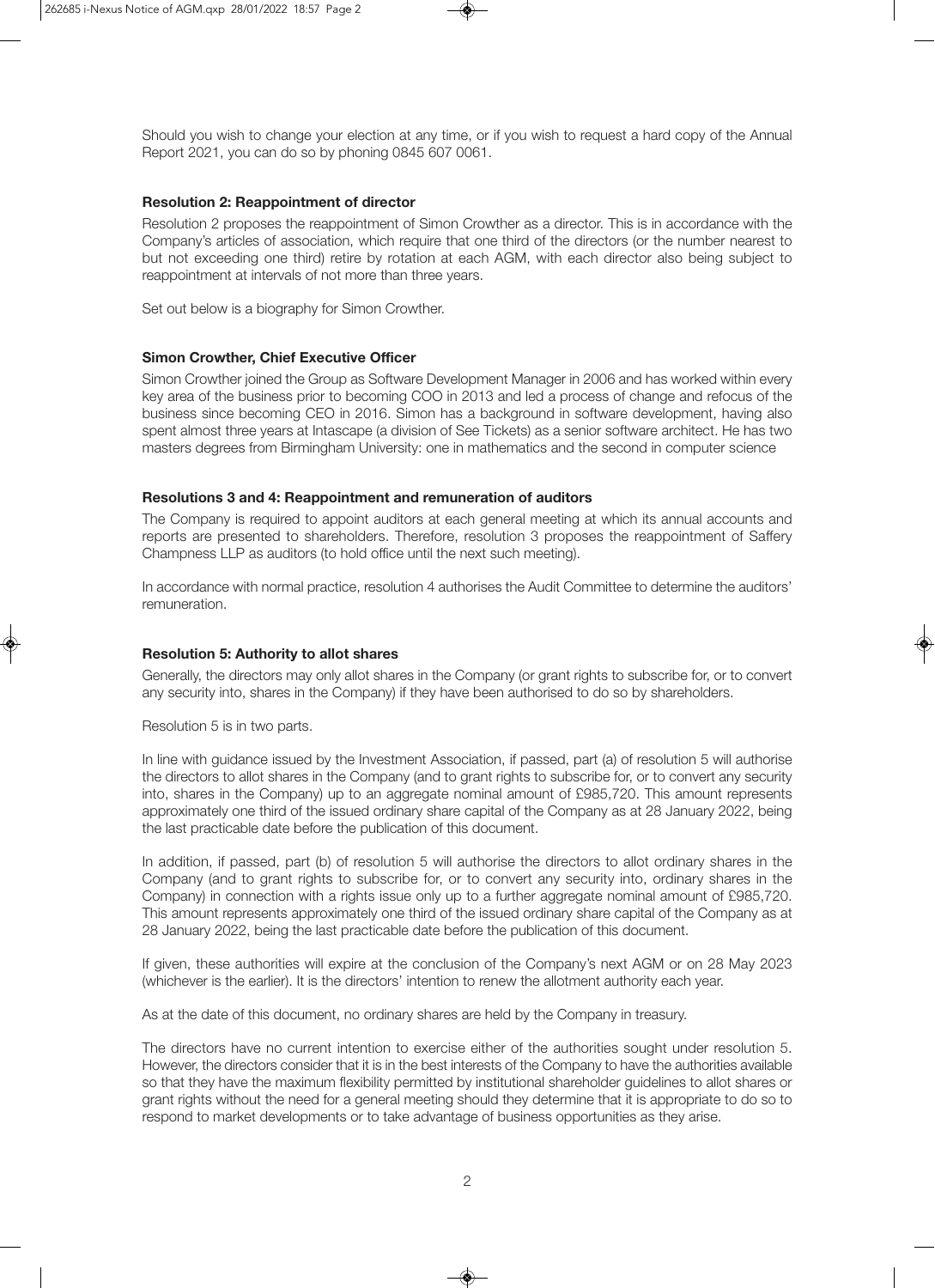## **Resolution 6: Disapplication of pre-emption rights**

Generally, if the directors wish to allot new shares or other equity securities (within the meaning of section 560 of the Companies Act 2006 ("**Act**")) for cash, then under the Act they must first offer such shares or securities to ordinary shareholders in proportion to their existing holdings. These statutory pre-emption rights may be disapplied by shareholders.

Resolution 6, which will be proposed as a special resolution, if passed, will enable the directors to allot equity securities for cash without having to comply with statutory pre-emption rights.

The powers proposed under resolution 6 will be limited to allotments:

- (a) up to an aggregate nominal amount of (i) £295,716 in connection with a rights issue or (ii) £295,716 in connection with an open offer or other pre-emptive offer, in each case to ordinary shareholders and to holders of other equity securities (if required by the rights of those securities or the directors otherwise consider necessary), but (in accordance with normal practice) subject to such exclusions or other arrangements, such as for fractional entitlements and overseas shareholders, as the directors consider necessary; and
- (b) in any other case, up to an aggregate nominal amount of £295,716 (which represents approximately 10 per cent. of the issued ordinary share capital of the Company as at 28 January 2022, being the last practicable date before the publication of this document).

If given, this power will expire at the conclusion of the Company's next AGM or on 28 May 2023 (whichever is the earlier). It is the directors' intention to renew this power each year.

## **Resolution 7: Purchase by the Company of its own shares**

Resolution 7, which will be proposed as a special resolution, if passed, will allow the Company to purchase up to 2,957,161 ordinary shares in the market (which represents approximately 10 per cent. of the issued ordinary share capital of the Company as at 28 January 2022, being the last practicable date before the publication of this document). The minimum and maximum prices for such a purchase are set out in the resolution. If given, this authority will expire at the conclusion of the Company's next AGM or on 28 May 2023 (whichever is the earlier). It is the directors' intention to renew this authority each year.

The directors have no current intention to exercise the authority sought under resolution 7 to make market purchases, but consider the authority desirable to provide maximum flexibility in the management of the Company's capital base. If passed, the directors will only exercise this authority if they believe that to do so would be a prudent use of the Company's cash resources and would result in an increase in earnings per share and would be in the best interests of the Company and of its shareholders generally.

## **Recommendation**

The directors consider that all the resolutions set out in the Notice are in the best interests of the Company and its shareholders as a whole. The directors who hold shares will be voting in favour of all of the resolutions, and unanimously recommend that you do so as well.

## **Action to be taken**

If you would like to vote on the resolutions set out in the Notice but cannot come to the AGM, please appoint a proxy or proxies by completing the Proxy Form sent to you with this document, and returning it to our registrars.

Your proxy appointment must be received by **11.00 a.m. on 24 February 2022**. Further details relating to voting by proxy are set out in the notes to the Notice on pages 6 to 9 of this document and in the Proxy Form.

Yours sincerely

## **Richard Cunningham**

*Chairman*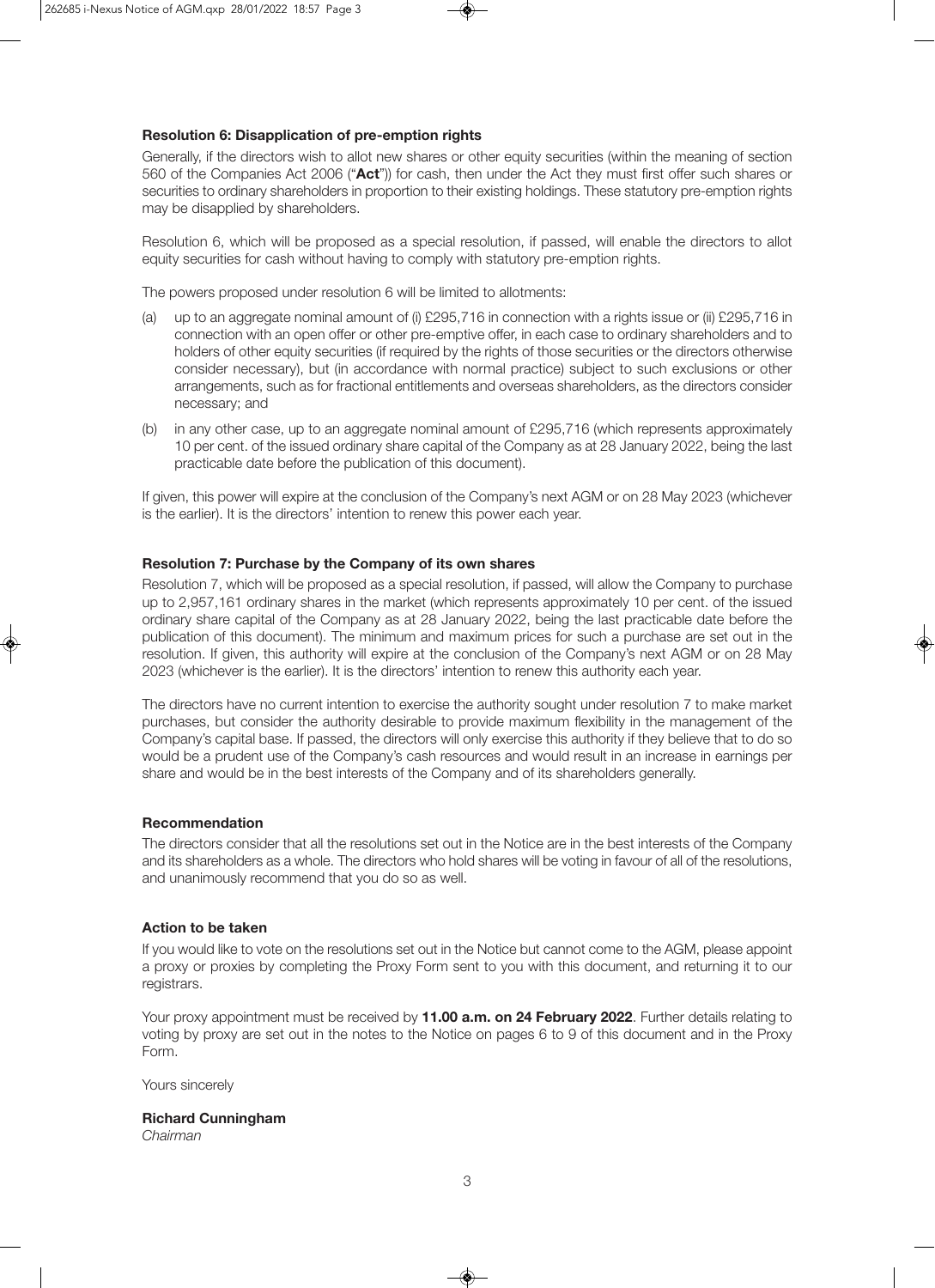# **I-NEXUS GLOBAL PLC**

## **NOTICE OF ANNUAL GENERAL MEETING**

**Notice is given** that the 2022 annual general meeting of i-nexus Global Plc ("**Company**") will be held at 11.00 a.m. (GMT time) on Thursday 28 February 2022 at Saffery Champness, 71 Queen Victoria St, London EC4V 4BE for the following purposes:

#### **To consider and, if thought fit, to pass the following resolutions as ordinary resolutions:**

- 1. To receive the Company's annual accounts and the strategic, directors' and auditor's reports for the year ended 30 September 2021.
- 2. To reappoint Simon Crowther, who retires by rotation, as a director of the Company.
- 3. To reappoint Saffery Champness LLP as auditors of the Company.
- 4. To authorise the Audit Committee to determine the remuneration of the auditors.
- 5. That, pursuant to section 551 of the Companies Act 2006 ("**Act**"), the directors be generally and unconditionally authorised to allot Relevant Securities:
- 5.1 up to an aggregate nominal amount of £985,720; and
- 5.2 comprising equity securities (as defined in section 560(1) of the Act) up to a further aggregate nominal amount of £985,720 in connection with an offer by way of a rights issue:
	- 5.2.1 to holders of ordinary shares in the capital of the Company in proportion (as nearly as practicable) to the respective numbers of ordinary shares held by them; and
	- 5.2.2 to holders of other equity securities in the capital of the Company, as required by the rights of those securities or, subject to such rights, as the directors otherwise consider necessary,

but subject to such exclusions or other arrangements as the directors may deem necessary or expedient in relation to treasury shares, fractional entitlements, record dates or any legal or practical problems under the laws of any territory or the requirements of any regulatory body or stock exchange, provided that these authorities shall expire at the conclusion of the next annual general meeting of the Company after the passing of this resolution or on 28 May 2023 (whichever is the earlier), save that, in each case, the Company may make an offer or agreement before the authority expires which would or might require Relevant Securities to be allotted after the authority expires and the directors may allot Relevant Securities pursuant to any such offer or agreement as if the authority had not expired.

In this resolution, "**Relevant Securities**" means shares in the Company or rights to subscribe for or to convert any security into shares in the Company; a reference to the allotment of Relevant Securities includes the grant of such a right; and a reference to the nominal amount of a Relevant Security which is a right to subscribe for or to convert any security into shares in the Company is to the nominal amount of the shares which may be allotted pursuant to that right.

These authorities are in addition to all existing authorities under section 551 of the Act.

#### **To consider and, if thought fit, to pass the following resolutions as special resolutions:**

- 6. That, subject to the passing of resolution 5 and pursuant to section 570 of the Act, the directors be and are generally empowered to allot equity securities (within the meaning of section 560 of the Act) for cash pursuant to the authorities granted by resolution 5 as if section 561(1) of the Act did not apply to any such allotment, provided that this power shall be limited to the allotment of equity securities:
- 6.1 in connection with an offer of equity securities (whether by way of a rights issue, open offer or otherwise, but, in the case of an allotment pursuant to the authority granted by paragraph 5.2 of resolution 5, such power shall be limited to the allotment of equity securities in connection with an offer by way of a rights issue):
	- 6.1.1 to holders of ordinary shares in the capital of the Company in proportion (as nearly as practicable) to the respective numbers of ordinary shares held by them; and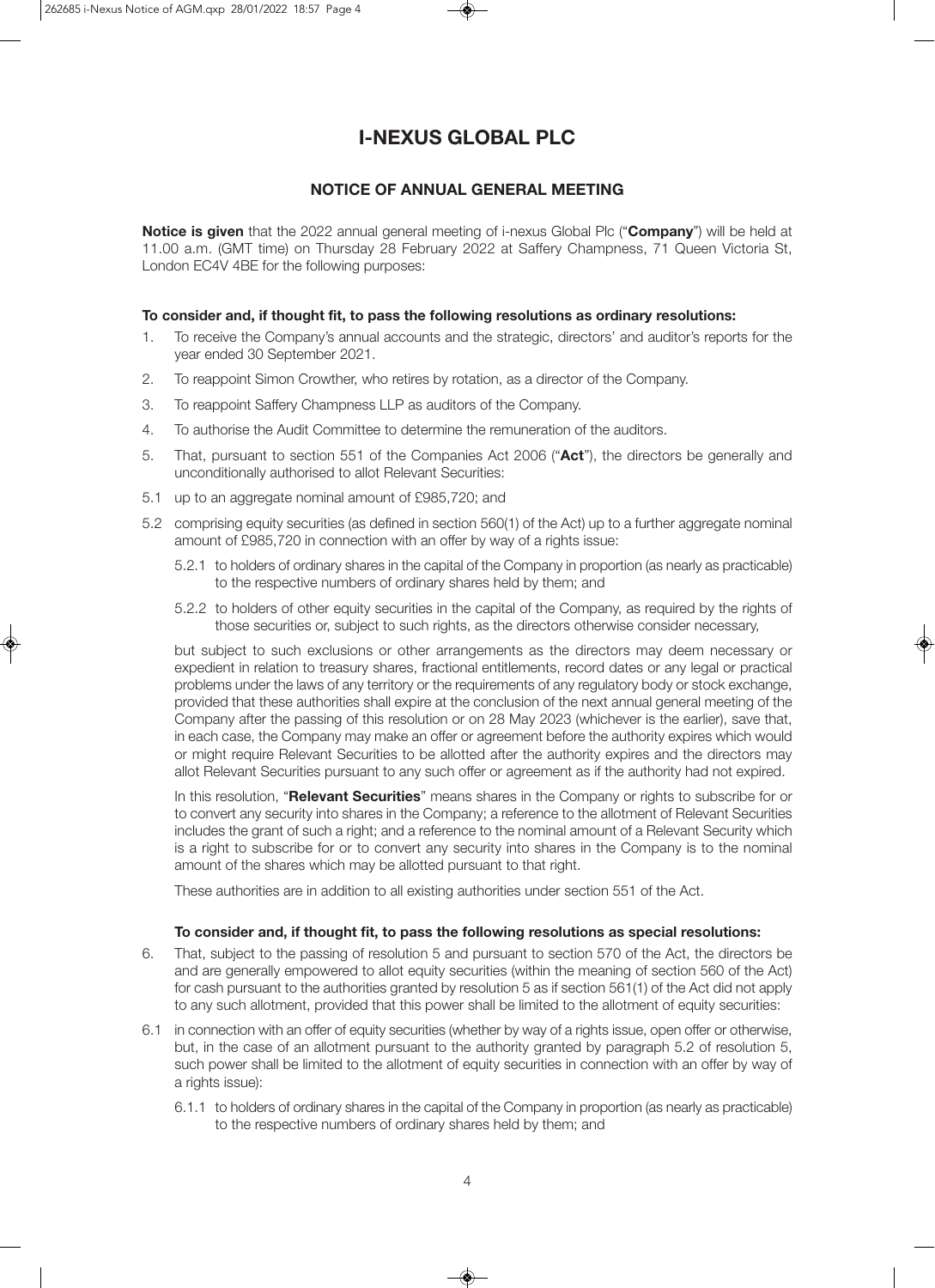6.1.2 to holders of other equity securities in the capital of the Company, as required by the rights of those securities or, subject to such rights, as the directors otherwise consider necessary,

but subject to such exclusions or other arrangements as the directors may deem necessary or expedient in relation to treasury shares, fractional entitlements, record dates or any legal or practical problems under the laws of any territory or the requirements of any regulatory body or stock exchange; and

6.2 otherwise than pursuant to paragraph 6.1 of this resolution, up to an aggregate nominal amount of £295,716, and this power shall expire at the conclusion of the next annual general meeting of the Company after the passing of this resolution or on 28 May 2023 (whichever is the earlier), save that the Company may make an offer or agreement before this power expires which would or might require equity securities to be allotted for cash after this power expires and the directors may allot equity securities for cash pursuant to any such offer or agreement as if this power had not expired.

This power is in addition to all existing powers under section 570 of the Act.

- 7. That, pursuant to section 701 of the Act, the Company be and is generally and unconditionally authorised to make market purchases (within the meaning of section 693(4) of the Act) of ordinary shares of £0.10 each in the capital of the Company ("**Shares**"), provided that:
- 7.1 the maximum aggregate number of Shares which may be purchased is 2,957,161;
- 7.2 the minimum price (excluding expenses) which may be paid for a Share is £0.10;
- 7.3 the maximum price (excluding expenses) which may be paid for a Share is an amount equal to 105 per cent. of the average of the middle market quotations for a Share as derived from the Daily Official List of the London Stock Exchange plc for the five business days immediately preceding the day on which the purchase is made, and (unless previously revoked, varied or renewed) this authority shall expire at the conclusion of the next annual general meeting of the Company after the passing of this resolution or on 28 May 2023 (whichever is the earlier), save that the Company may enter into a contract to purchase Shares before this authority expires under which such purchase will or may be completed or executed wholly or partly after this authority expires and may make a purchase of Shares pursuant to any such contract as if this authority had not expired.

By order of the board

............................................

**Secretary** 

26 January 2022

*Registered office*

27-28 Eastcastle Street London W1W 8DH UK

**Registered in England and Wales No. 11321642**